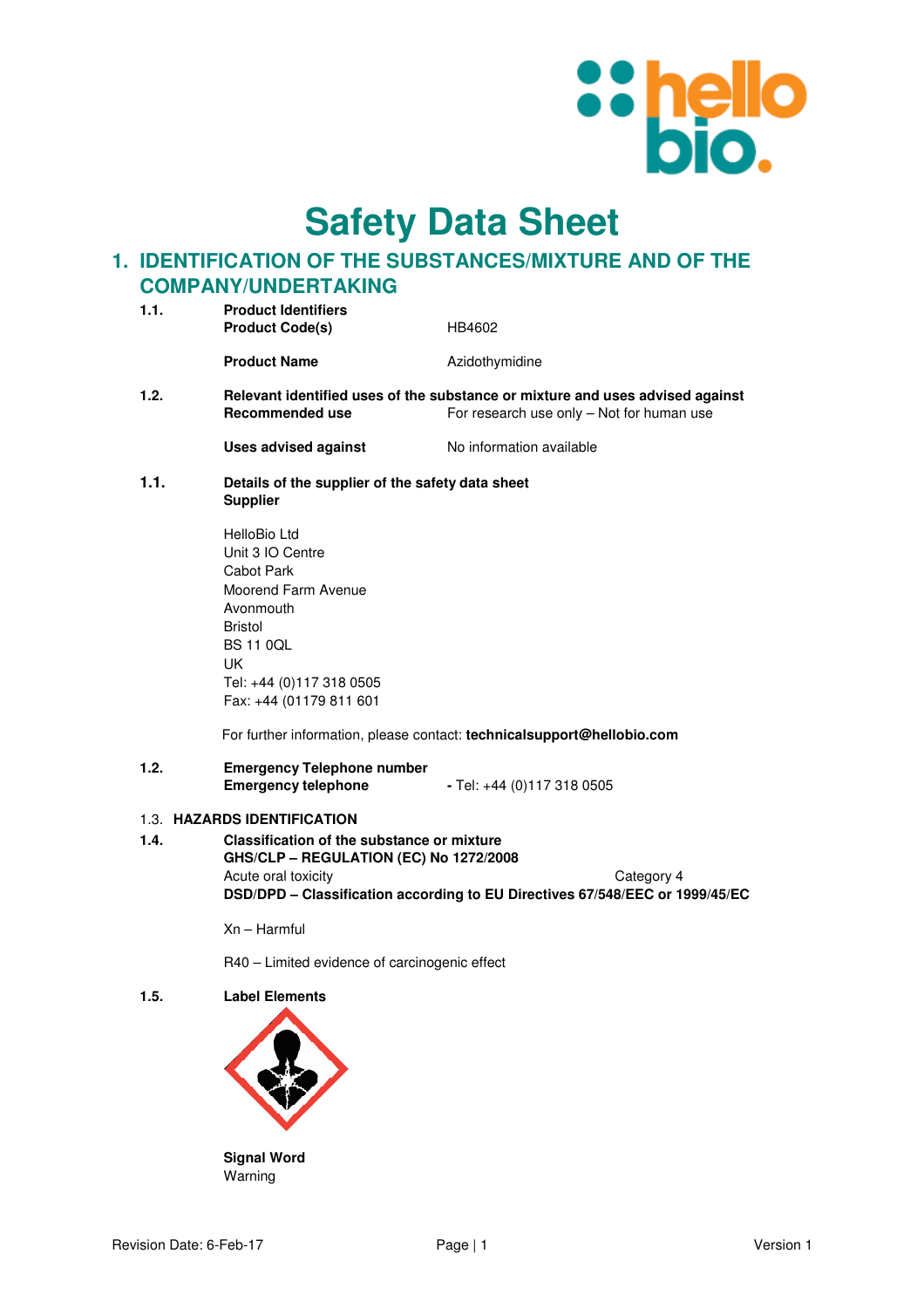### **Hazard Statements**

H351 – Suspected of causing cancer

#### **Precautionary Statements**

P280 – Wear protective gloves/protective clothing/eye protection/face protection P308+313 – If exposed or concerned: Get medical advice/attention

## **1.6. Other hazards**

Caution – substance not yet completely tested

# **2. COMPOSITION/INFORMATION ON INGREDIENTS**

| 2.1. | <b>Substances</b> |                      |                          |
|------|-------------------|----------------------|--------------------------|
|      | Product Name:     | Azidothymidine       |                          |
|      | Synonyms:         | Azt. ZDV. Zidovudine |                          |
|      | Formula:          | $C_{10}H_{13}N_5O_4$ | Molecular Weight: 267.24 |
|      | <b>CAS Number</b> | 30516-87-1           |                          |

## **3. FIRST AID MEASURES**

| 3.1. | Description of first aid measures<br><b>General advice</b> | If symptoms persist, call a physician.                                                                                                                                                   |
|------|------------------------------------------------------------|------------------------------------------------------------------------------------------------------------------------------------------------------------------------------------------|
|      | Eye contact                                                | Immediately flush with plenty of water. After initial<br>flushing, remove any contact lenses and continue flushing<br>for at least 15 minutes. If symptoms persist, call a<br>physician. |
|      | <b>Skin Contact</b>                                        | Wash off immediately with soap and plenty of water while<br>removing all contaminated clothes and shoes. If<br>symptoms persist, call a physician.                                       |
|      | Ingestion                                                  | Rinse mouth. If symptoms persist, call a physician                                                                                                                                       |
|      | Inhalation                                                 | Move to fresh air. If symptoms persist, call a physician.                                                                                                                                |
|      |                                                            |                                                                                                                                                                                          |

- **3.2. Most important symptoms and effects, both acute and delayed**  To the best of our knowledge, the chemical, physical and toxicological properties have not been thoroughly investigated.
- **3.3. Indication of immediate medical attention and special treatment needed**  Show this safety data sheet to the doctor in attendance. Immediate medical attention is required.

## **4. FIRE-FIGHTING MEASURES**

- **4.1. Extinguishing media** 
	- **Suitable extinguishing media** Use water spray, alcohol-resistant foam, dry chemical or carbon dioxide
- **4.2. Special hazards arising from the substance or mixture**  In combustion, may emit toxic fumes.

## **4.3. Precautions for fire-fighters**

Wear suitable protective clothing to prevent contact with skin and eyes and self-contained breathing apparatus.

## **5. ACCIDENTAL RELEASE MEASURES**

**5.1. Personal precautions, protective equipment and emergency procedures**  Do not take action without suitable protective clothing – see section 8 of SDS. Evacuate personnel to safe areas. Ensure adequate ventilation. Avoid breathing vapours, mist, dust or gas.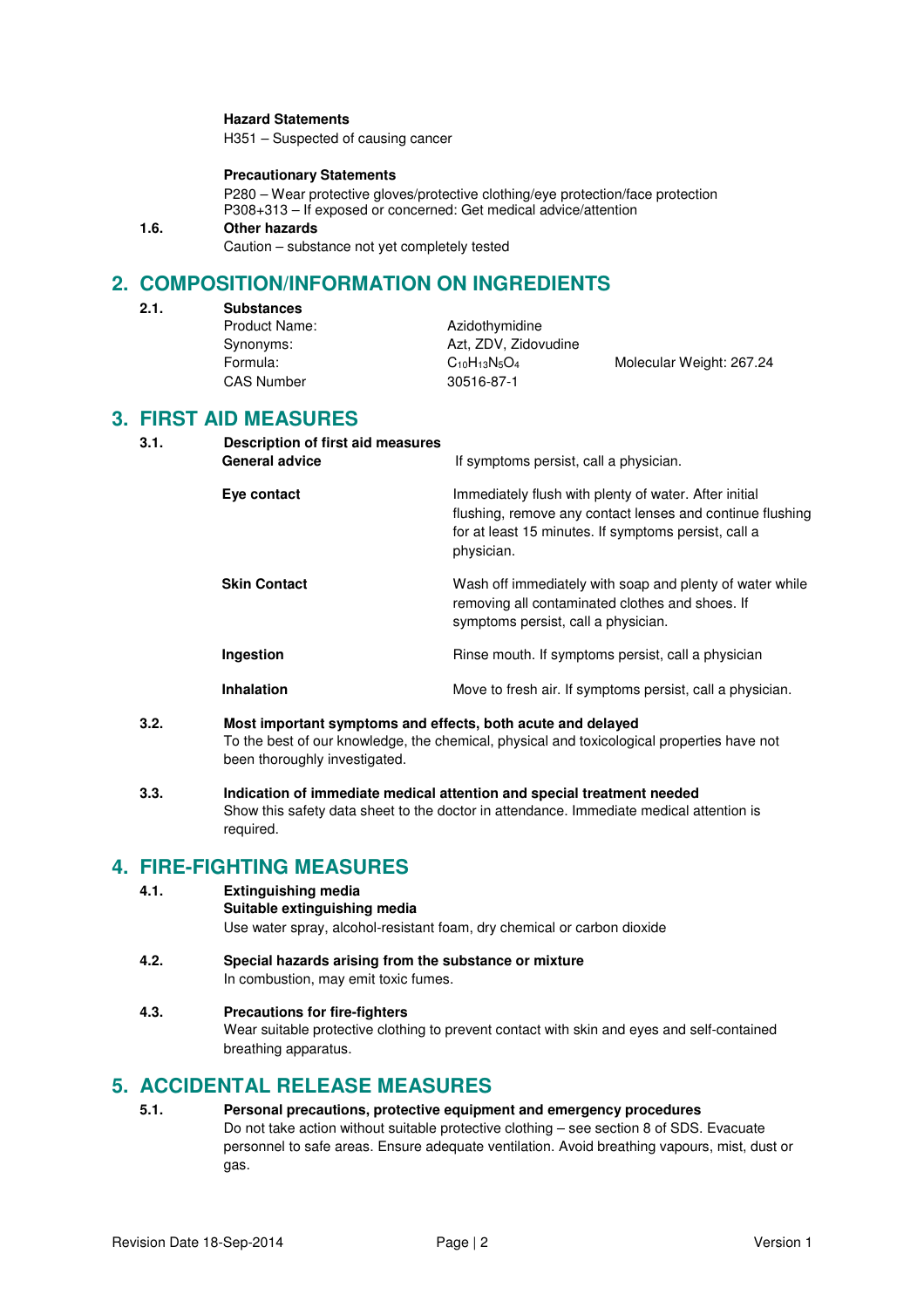### **5.2. Environmental precautions**

Do not let product enter drains.

#### **5.3. Methods and materials for containment and cleaning up**

Cover spillage with suitable absorbent material. Using non-spark tools, sweep up material and place in an appropriate container. Decontaminate spill site with 10% caustic solution and ventilate area until disposal is complete. Hold all material for appropriate disposal as described under section 13 of SDS.

#### **5.4. Reference to other sections**

For required PPE see section 8. For disposal see section 13.

## **6. HANDLING AND STORAGE**

#### **6.1. Precautions for safe handling**

Use in a chemical fume hood, with air supplied by an independent system. Avoid inhalation, contact with eyes, skin and clothing. Avoid the formation of dust and aerosols. Use in a wellventilated area. Keep away from sources of ignition. Avoid prolonged or repeated exposure.

**6.2. Conditions for safe storage, including any incompatibilities.**  Store in cool, well-ventilated area. Keep away from direct sunlight. Keep container tightly sealed until ready for use. Recommended storage temperature: Store at -20°C

#### **6.3. Specific end uses**

Use in a laboratory fume hood where possible. Refer to employer's COSHH risk assessment.

## **7. EXPOSURE CONTROLS/PERSONAL PROTECTION**

**7.1. Control parameters** 

#### **Components with workplace control parameters**

Contains no substances with occupational exposure limit values.

#### **7.2. Exposure controls**

### **Appropriate engineering controls**

Use in a fume hood where applicable. Ensure all engineering measures described under section 7 of SDS are in place. Ensure laboratory is equipped with a safety shower and eye wash station.

#### **Personal protective equipment**

## **Eye/face protection**

Use appropriate safety glasses.

#### **Skin protection**

Use appropriate chemical resistant gloves (minimum requirement use standard BS EN 374:2003). Gloves should be inspected before use. Wash and dry hands thoroughly after handling.

#### **Body protection**

Wear appropriate protective clothing.

#### **Respiratory protection**

If risk assessment indicates necessary, use a suitable respirator.

## **8. PHYSICAL AND CHEMICAL PROPERTIES**

#### **8.1. Information on basic physical and chemical properties**

| Appearance             | White solid       | Vapour pressure           | No data available          |
|------------------------|-------------------|---------------------------|----------------------------|
| Odour                  | No data available | Vapour density            | No data available          |
| Odour threshold        | No data available | Relative density          | No data available          |
| рH                     | No data available | Solubility(ies)           | Dimethylsulfoxide<br>Water |
| Melting/freezing point | No data available | Partition coefficient     | No data available          |
| Boiling point/range    | No data available | Auto-ignition temperature | No data available          |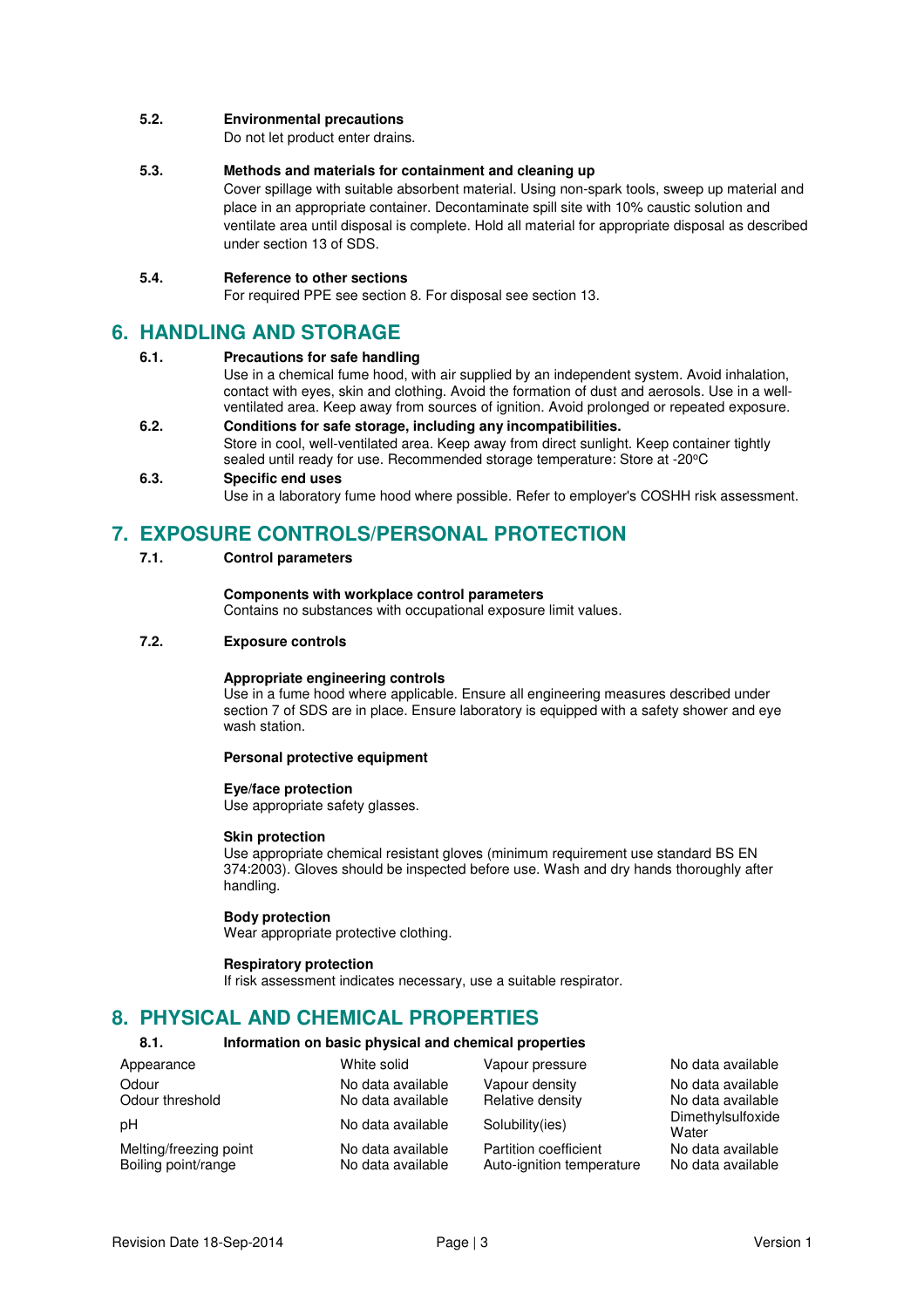Evaporation rate in a control No data available Viscosity in the No data available<br>
Flammability (solid, gas) No data available Explosive properties No data available Flammability (solid, gas) No data available Explosive properties No data available Upper/lower flammability or

Flash Point **No data available** Decomposition Decomposition<br>temperature No data available No data available Oxidising properties No data available

**8.2. Other safety information**  No data available

## **9. STABILITY AND REACTIVITY**

## **9.1. Reactivity**

Stable under recommended transport or storage conditions.

## **9.2. Chemical Stability**

Stable under recommended storage conditions.

### **9.3. Possibility of hazardous reactions**

Hazardous reactions will not occur under normal transport or storage conditions.

## **9.4. Conditions to avoid**

Heat, moisture

### **9.5. Incompatible materials**

Strong acids/alkalis, strong oxidising/reducing agents.

## **9.6. Hazardous decomposition products**

Carbon monoxide (CO), Carbon dioxide (CO<sub>2</sub>), Nitrogen oxides (NOx).

# **10. TOXICOLOGICAL INFORMATION**

## **10.1. Information on toxicological effects**

| <b>Acute Toxicity</b>        |                          |
|------------------------------|--------------------------|
| <b>Inhalation</b>            | No Information available |
| Eye contact                  | No Information available |
| <b>Skin contact</b>          | No Information available |
| Ingestion                    | No Information available |
|                              |                          |
| <b>Chronic toxicity</b>      |                          |
| Corrosivity                  | No Information available |
| <b>Sensitization</b>         | No Information available |
| <b>Neurological effects</b>  | No Information available |
| <b>Reproductive toxicity</b> | No Information available |
| <b>Mutagenic effects</b>     | No Information available |
| <b>Target Organ Effects</b>  | No Information available |

# **11. ECOLOGICAL INFORMATION**

### **11.1. Toxicity**

### **Ecotoxicity effects**

As supplied, the preparation is not expected to present significant adverse environmental effects